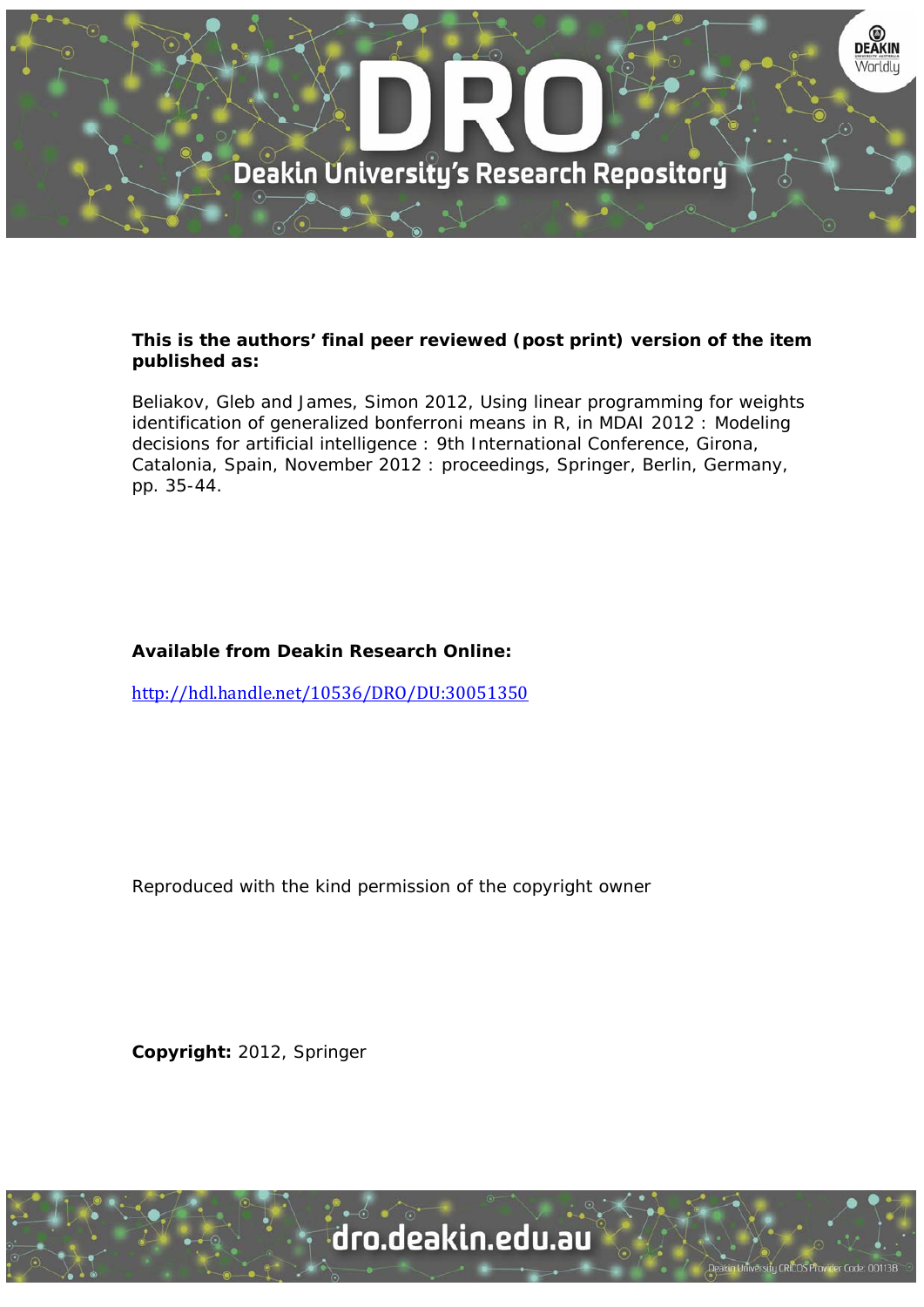# Using linear programming for weights identification of generalized Bonferroni means in R

Gleb Beliakov and Simon James

School of Information Technology, Deakin University 221 Burwood Hwy, Burwood 3125, Australia {gleb,sjames}@deakin.edu.au

Abstract. The generalized Bonferroni mean is able to capture some interaction effects between variables and model mandatory requirements. We present a number of weights identification algorithms we have developed in the R programming language in order to model data using the generalized Bonferroni mean subject to various preferences. We then compare its accuracy when fitting to the journal ranks dataset.

Keywords: Aggregation functions, means, generalized Bonferroni mean, weights identification, least absolute deviation (LAD) fitting.

### 1 Introduction

In decision-making and information processing contexts, the need often arises to merge multiple inputs into a single representative output. For more sophisticated aggregation functions to find use in everyday applications, ways of interpreting their behavior and implementation tools need to be developed to make them accessible to practitioners. In recent years, such developments include the Kappalab R package by Grabisch et al. [13], and AOTool and fmtools by Beliakov [1]. These tools allow the parameters and weights of aggregation functions to be automatically learned from data and used to predict unknown values or analyze the datasets.

The Bonferroni mean [11] is an aggregation function with the ability to model mandatory requirements, i.e. we can ensure that some criteria are at least partially satisfied for a high overall score. Since it was generalized by Yager in [21] a number of publications have followed, with generalizations refined in [8, 15, 22], extensions to higher level fuzzy sets in [7, 18–20] and lattices [6]. As well as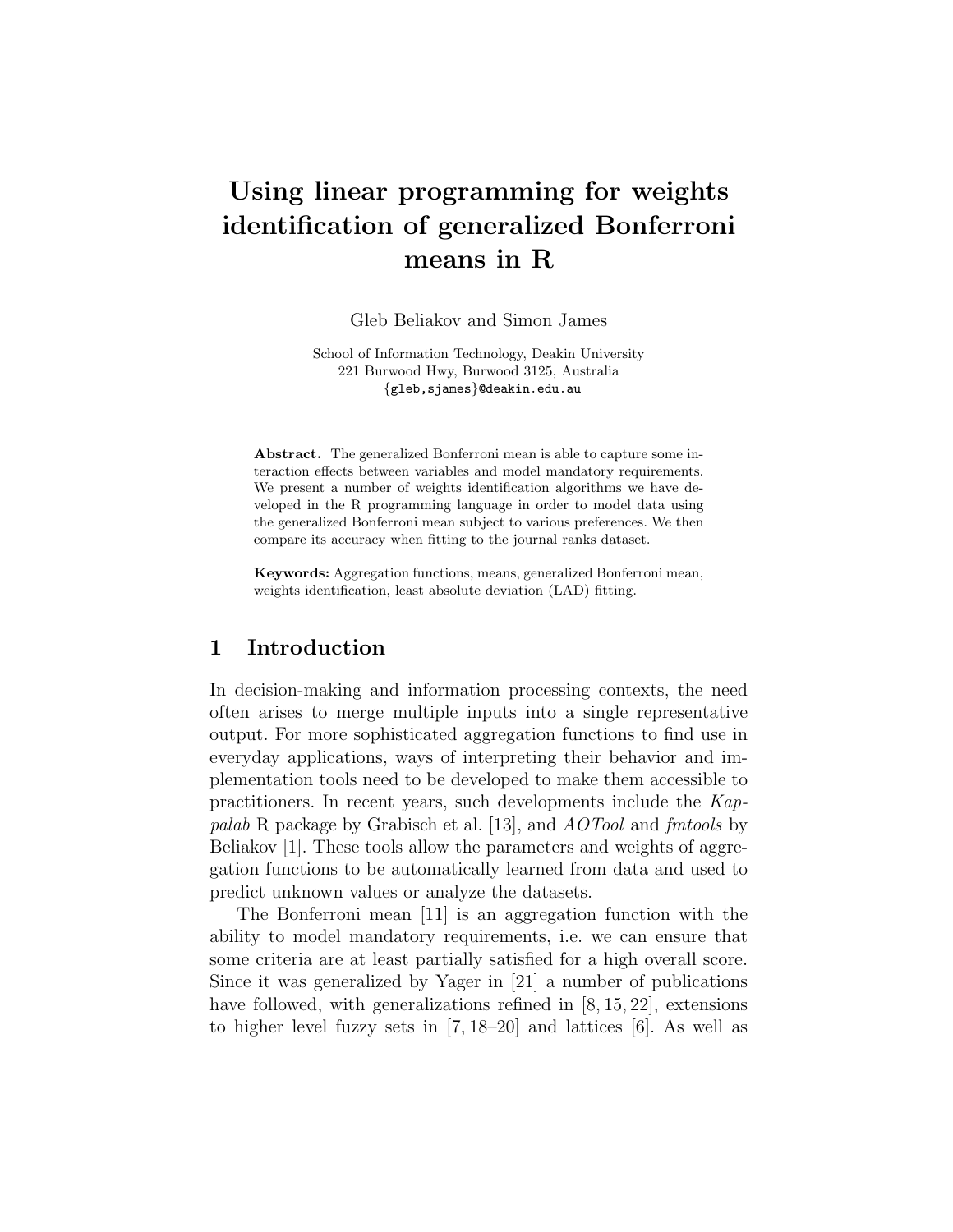modeling mandatory requirements, the Bonferroni mean could also be useful as a non-linear function which is able to capture interaction effects. Indeed, in its original form the terms of the function are similar to those in statistics used to model interaction between pairs of variables in regression models.

There are a number of ways to construct aggregation functions for applications. Sometimes the parameters can be specified by experts while in other cases we may have an existing dataset and we want a model that reflects the relationship between the inputs and outputs. In the latter case, we can use optimization techniques and perform fitting in order to learn the parameters or weights of the function we wish to use in the model. Due to the composition of the generalized Bonferroni mean, however, a number of issues arise in attempting to learn its weights from data. In general, the problem is not one that can be framed as a linear or quadratic program. In this paper we give an overview of some approaches we have taken and implemented in the R programming language [16]. The fitting algorithms we have developed, as well as our datasets and preprocessing techniques are available as R source files at our website<sup>1</sup>.

We investigate three simplifications that allow the problem to be formulated as a linear programming problem and compare the accuracy of the resulting Bonferroni means to other functions with a real data set.

The paper will be structured as follows. In Section 2, we give an overview of aggregation functions and how they can be fit to data. It is here that we also provide the definition of the generalized Bonferroni mean. In Section 3 we show how the weights identification problem for the Bonferroni mean can be formulated linearly, using the same techniques as are employed in fmtool. We then show how the Bonferroni mean compares to other functions when fit to some journal rankings datasets in Section 4. As well as fitting to each full journal set, we also use 10-fold cross-validation tests to show the robustness of the fitting process. We give a brief summary in Section 5.

<sup>&</sup>lt;sup>1</sup> http://aggregationfunctions.wordpress.com .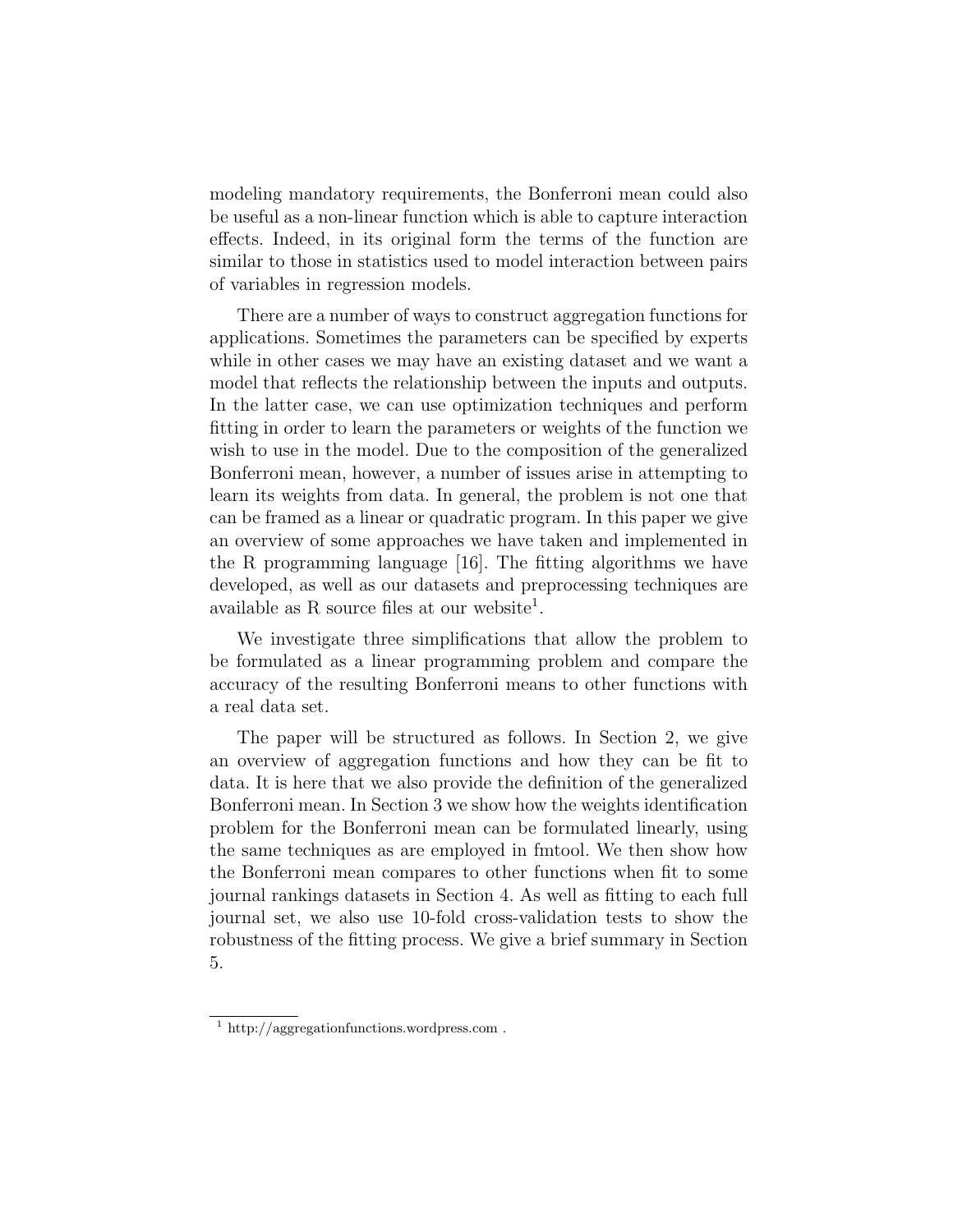## 2 Preliminaries

We will give an overview here of the definitions and methods that will be used throughout the rest of the paper. In particular, we are concerned with Aggregation functions and techniques for learning their parameters from data.

#### 2.1 Aggregation Functions

The study of aggregation functions for decision making and information processing applications has become increasingly widespread. A number of recent monographs give an overview of their use and properties, [9,14,17]. We will consider aggregation functions defined over the unit interval.

**Definition 1.** An aggregation function  $f : [0, 1]^n \rightarrow [0, 1]$  is a function non-decreasing in each argument and satisfying  $f(0,\ldots,0)=0$ and  $f(1, \ldots, 1) = 1$ .

**Definition 2.** An aggregation function is considered to be: averaging where  $\min(\mathbf{x}) \leq f(\mathbf{x}) \leq \max(\mathbf{x})$ , conjunctive where  $f(\mathbf{x}) \leq$  $\min(\mathbf{x})$ , disjunctive where  $f(\mathbf{x}) \geq \max(\mathbf{x})$ , and mixed otherwise.

Due to the monotonicity of aggregation functions, averaging behavior is equivalent to idempotency, i.e.  $f(t, t, ..., t) = t$ .

In this paper, we are primarily concerned with averaging aggregation functions, although the Bonferroni mean uses the product  $f(x, y) = xy$  in its composition which is one of the archetypical conjunctive functions.

Well known means include the arithmetic mean (also commonly referred to as the average) and the median. The arithmetic mean, as well as geometric means and power means can be expressed as special cases of the weighted quasi-arithmetic mean. We provide its definition here.

Definition 3. For a strictly monotone continuous generating function  $\phi : [0, 1] \rightarrow [-\infty, \infty]$  and weighting vector **w**, the weighted quasi-arithmetic mean is given by,

$$
QAM_{\mathbf{w}}(\mathbf{x}) = \phi^{-1}\left(\sum_{i=1}^{n} w_i \phi(x_i)\right). \tag{1}
$$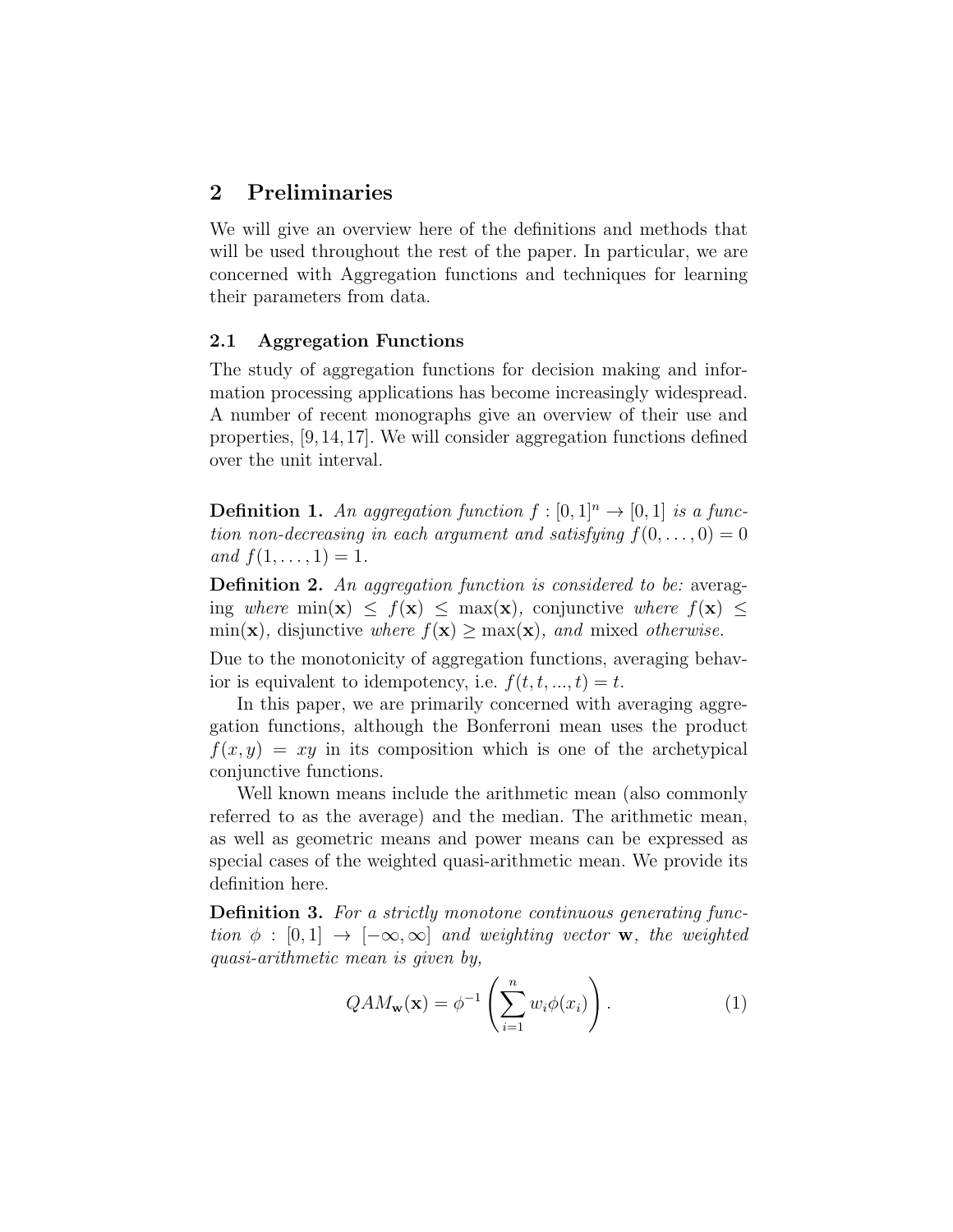Special cases include weighted arithmetic means, where  $\phi(t) = t$ , weighted power means where  $\phi(t) = t^p$  and weighted geometric means (i.e.  $G(\mathbf{x}) = \prod_{i=1}^n x_i^{w_i}$ ) if  $\phi(t) = -\ln t$ . The weights  $w_i$  are usually non-negative and sum to one.

On the other hand, the median, maximum and minimum operators can be expressed as special cases of the ordered weighted averaging (OWA) operator. Rather than weight arguments according to their position or source, the OWA allocates a weight depending on the relative size of the input. It was formally defined by Yager in 1988 [23].

**Definition 4.** For a weighting vector **w**, the ordered weighted averaging (OWA) operator is given by,

$$
OWA_{\mathbf{w}}(\mathbf{x}) = \sum_{i=1}^{n} w_i x_{(i)},
$$
\n(2)

where the parentheses (.) indicate a reordering of the inputs such that  $x_{(1)} \geq x_{(2)} \geq \ldots \geq x_{(n)}$ .

Special cases include the maximum when  $\mathbf{w} = (1, 0, \ldots, 0)$ , the minimum when  $\mathbf{w} = (0, \ldots, 0, 1)$  and the median if  $w_i = 1$  for  $i = \frac{n+1}{2}$ 2 and 0 otherwise where *n* is odd, and  $w_i = 0.5$  for  $i = \frac{n}{2}$  $\frac{n}{2}, \frac{n}{2}+1$  and 0 otherwise where  $n$  is even.

The Bonferroni mean was defined in 1950 [11] and later generalized by Yager and others in the computational intelligence and decision making field. In its original form, it is defined as follows.

**Definition 5.** Let  $p, q \geq 0$  and  $x_i \geq 0, i = 1, \ldots, n$ . The Bonferroni mean is the function

$$
B^{p,q}(\mathbf{x}) = \left(\frac{1}{n(n-1)} \sum_{i,j=1, i \neq j}^n x_i^p x_j^q\right)^{\frac{1}{p+q}}.
$$
 (3)

In the case of  $p = q$  for  $n = 2$  the Bonferroni mean is equivalent to the geometric mean. For  $q = 0$  (or  $p = 0$ ), it will reduce to a power mean and can therefore express functions such as the arithmetic mean  $(p = 1)$ , quadratic mean  $(p = 2)$  and the limiting case of the geometric mean  $p = 0$ . As the ratio  $\frac{p}{q}$  approaches infinity (or 0), the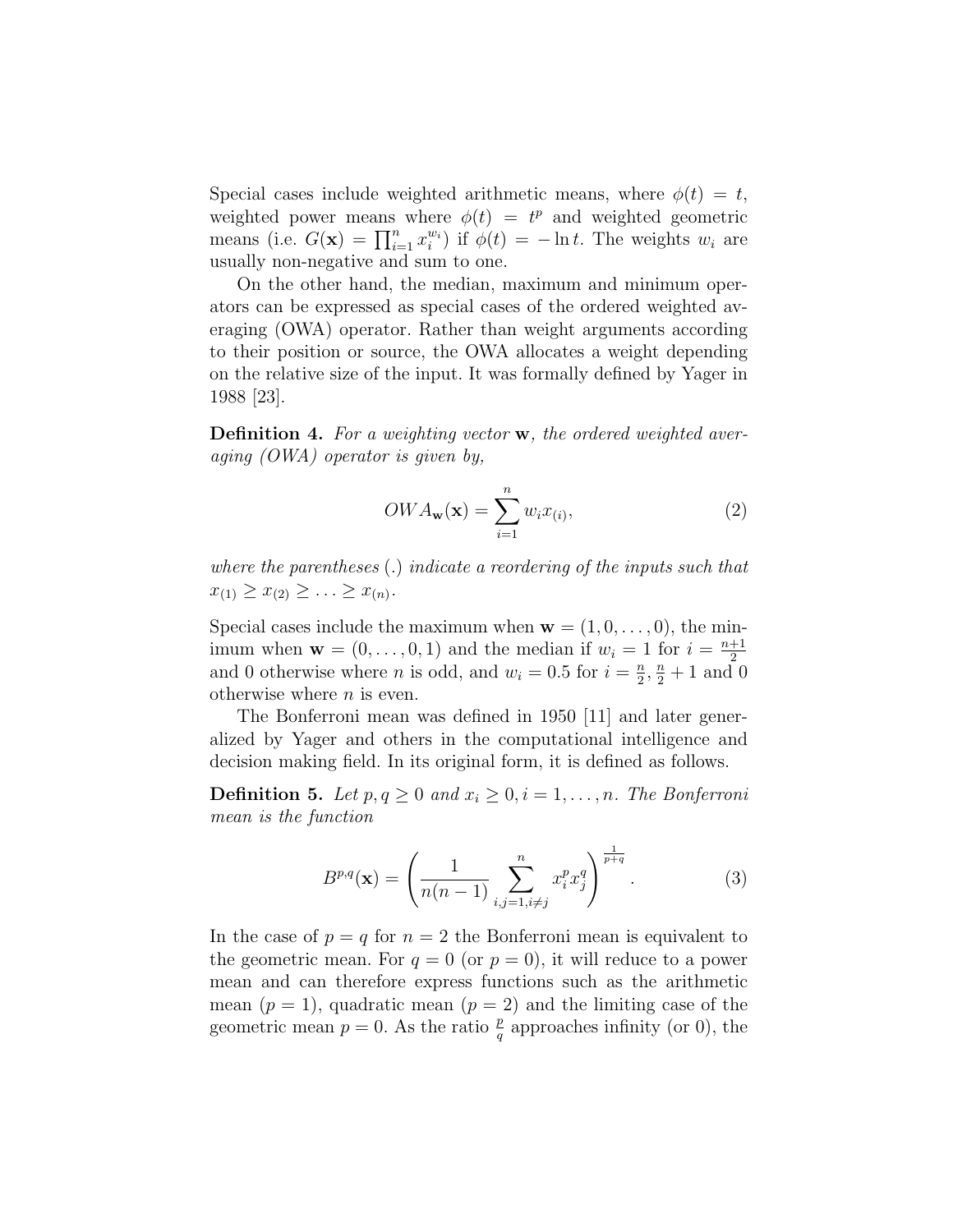mean approaches the maximum operator. When  $n > 2$ , there must exist at least one pair  $(i, j)$  such that  $x_i, x_j > 0$ , for the Bonferroni mean to return a non-zero output  $B^{p,q}(\mathbf{x}) > 0$ . It is this property that makes it possible for the generalizations of the Bonferroni mean to express mandatory requirements.

In [8], the Bonferroni mean was expressed as a composed aggregation function, generalizing it in terms of two means and a conjunctive function. With this construction, the function is able to model partial conjunction [12] with respect to any number of arguments, i.e. we can specify mandatory requirements that must at least partially be fulfilled for the function to have a non-zero output.

The notation  $\mathbf{x}_{j\neq i}$  is used to denote the vector in  $[0, 1]^{n-1}$  that includes the arguments from  $\mathbf{x} \in [0,1]^n$  in each dimension except the  $i$ -th,  $\mathbf{x}_{i\neq i}=(x_1,\ldots,x_{i-1},x_{i+1},\ldots,x_n).$ 

**Definition 6.** [8]. Let  $M$  denote a 3-tuple of aggregation functions  $< M_1, M_2, C >$ , with  $M_1 : [0, 1]^n \to [0, 1], M_2 : [0, 1]^{n-1} \to [0, 1]$  and  $C : [0,1]^2 \to [0,1],$  with the diagonal of C denoted by  $C_*(t) = C(t,t)$ and inverse diagonal  $C_*^{-1}$ . The generalized Bonferroni mean is given by,

$$
B_{\mathbb{M}}(\mathbf{x})=C_*^{-1}\Big(M_1\Big(C\big(x_1,M_2(\mathbf{x}_{j\neq 1})\big),\ldots,C\big(x_n,M_2(\mathbf{x}_{j\neq n})\big)\Big)\Big). \tag{4}
$$

The original Bonferroni mean is returned where  $M_1 = WAM(\mathbf{x}),$  $M_2 = PM_q(\mathbf{x})$  and  $C = x^p y^q$  (with all weights equal).

Since  $M_1$  is an averaging function of n arguments while  $M_2$  is a function of  $n-1$  arguments, they will have weighting vectors of different dimension. In order to choose the weights appropriately, so that they are consistent with the application and inputs, the following convention is used for the weighting vector of  $M_2$  [8].

Given  $\mathbf{u} \in [0,1]^n$ , the vectors  $\mathbf{u}^i \in [0,1]^{n-1}$ ,  $i = 1, \ldots, n$  are defined by

$$
u_j^i = \frac{u_j}{\sum_{k \neq i} u_k} = \frac{u_j}{1 - u_i}, \ \ u_i \neq 1. \tag{5}
$$

Note that for every  $i, u^i$  sum to one.

This allows one to either use the same weighting vector or differing vectors if each stage of aggregation requires it.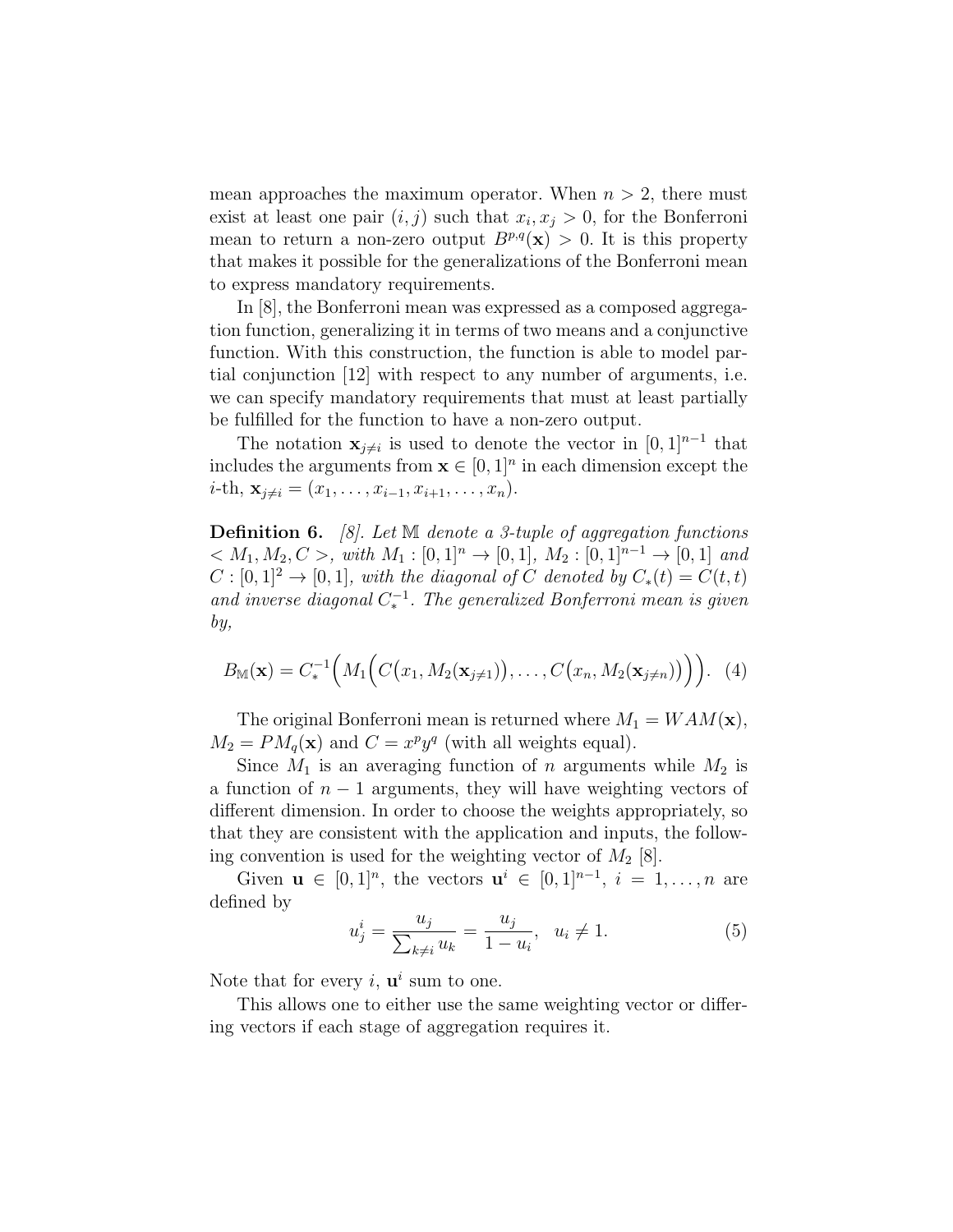#### 2.2 Fitting aggregation functions to data

The usual framework for fitting a function  $f$  to data involves an objective equation that minimizes the difference between the observed values  $y_k$  and predicted values  $f(\mathbf{x}_k)$  in some norm. In particular, we have the  $L_2$  norm or least squares approach,

$$
\sum_{k=1}^{K} \left( f(\mathbf{x}_k) - y_k \right)^2, \tag{6}
$$

and  $L_1$  or least absolute deviation (LAD) approach,

$$
\sum_{k=1}^{K} |f(\mathbf{x}_k) - y_k|.
$$
 (7)

For our algorithms, we are interested in the latter approach, which can be converted into a linear program [2, 10].

Given a dataset with K rows  $(x_{k1}, x_{k2}, ..., x_{kn}, y_k)$  where each k represents an observed value, we firstly represent each residual in terms of its positive and negative components (one of which will be zero), i.e.  $r_k = |f(\mathbf{x})_k - y_k| = r_k^+ + r_k^ \frac{-}{k}$ .

We then minimize the sum of these residuals subject to equality constraints ensuring the  $y_k$  are equal to the predicted function value and the residual.

Minimize 
$$
\sum_{k=1}^{K} r_k^+ + r_k^-,
$$
  
s.t.  $f(\mathbf{x}_k) + r_k^+ - r_k^- = y_k, k = 1...K$   
 $r_k^+, r_k^- \ge 0.$  (8)

With suitable transformations or rearrangements of the data, many interesting aggregation functions can be represented in this way, for example, to fit a weighted quasi-arithmetic mean with gen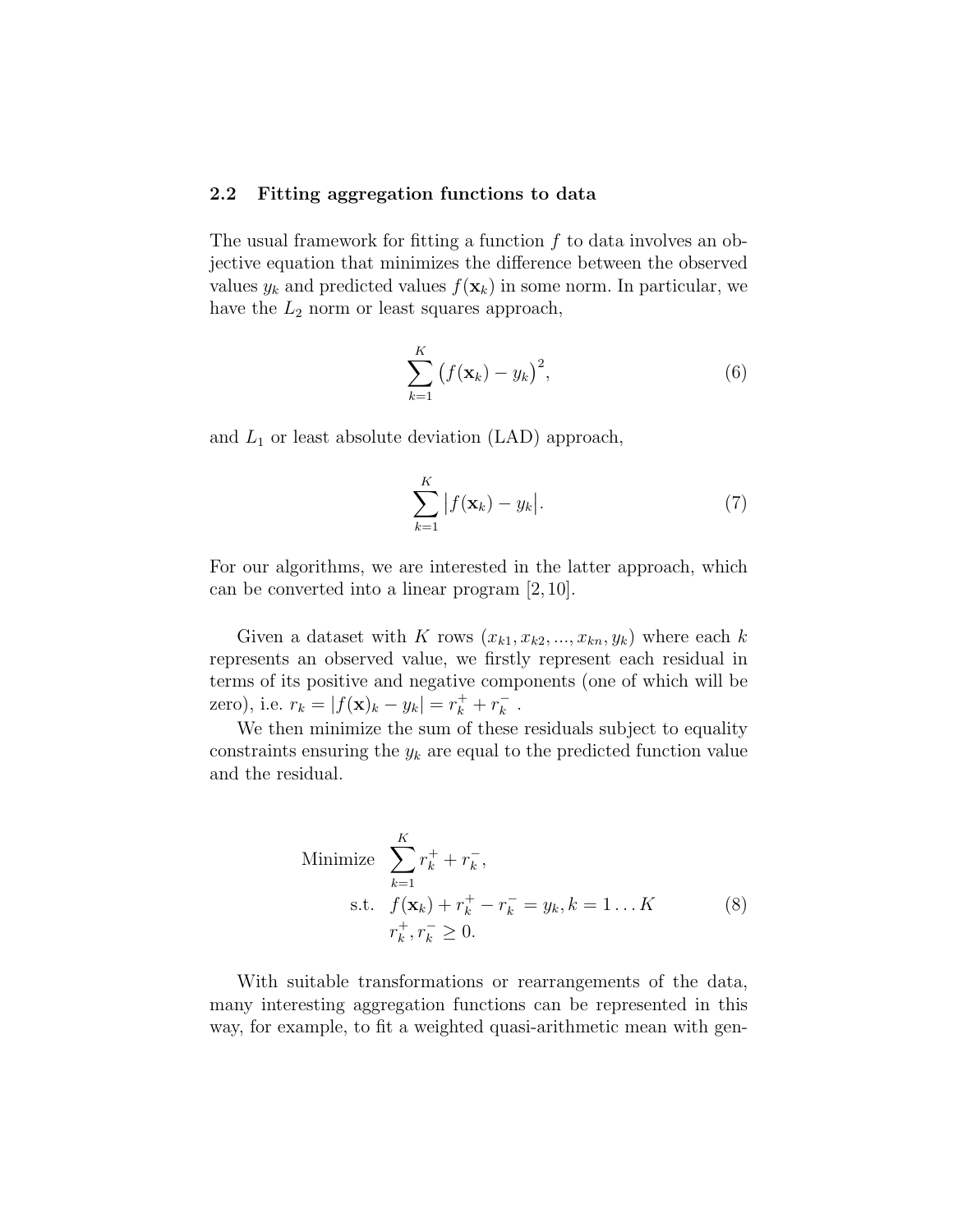erating function  $g$ , we can use the constraints:

$$
\left(\sum_{i=1}^{n} w_i g(x_{ki})\right) + r_k^+ - r_k^- = g(y_k), k = 1...K
$$
  

$$
w_i \geq 0, \forall i,
$$
  

$$
\sum_{i=1}^{n} w_i = 1.
$$

Note that the residuals in this case are the differences between the transformed data - not the actual data itself.

For ordered functions such as the OWA, the data can be transformed so that the weights are learned from the reordered data. In both cases, although the functions themselves are not linear, the weights are only fit to linear data.

In our AggWaFit.R source file, the commands ordfit.GenOWA and ordfit.QAM can be used to find the weighting vector w from a given data set where the generator and its inverse are specified. These commands are designed for fitting to data where the outputs are ordinal and will return a stats file with root mean squared error (RMSE), average  $L_1$  loss, prediction accuracy (for predicting the ordinal classes), a confusion matrix and the resulting  $w$ . A file with the predicted values from the function and corresponding classes is also returned with the original data.

## 3 Formulating weights identification problems

The generalized Bonferroni mean is defined with respect to the two weighting vectors, w and u. Due to its composition, however, we cannot transform the data and fit the weights as we do for the quasiarithmetic mean and OWA. We look at three simplifications that will enable us to fit generalized Bonferroni means to data.

#### 3.1 Fitting  $v_{ij}$  weights to product pairs

We can firstly consider the case of  $M_1, M_2$  weighted arithmetic means and C the product operation with powers  $p, q$ . This leads to the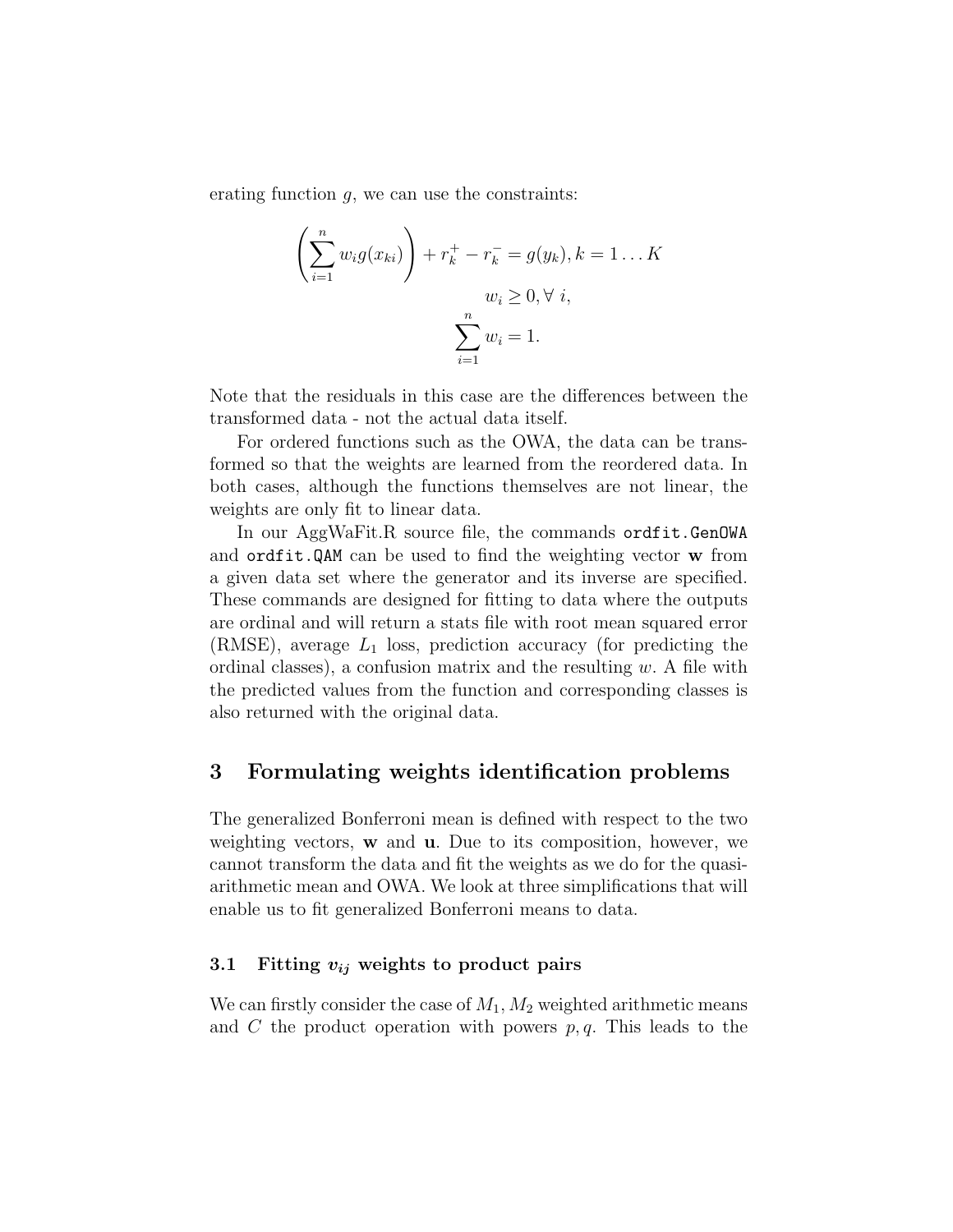following expression and simplification.

$$
\left(\sum_{i=1}^{n} w_i x_i^p \left(\sum_{j\neq i} \frac{u_j}{1-u_i} x_j^q\right)\right)^{\frac{1}{p+q}} = \left(\sum_{i=1, j=1, i\neq j}^{n} \frac{w_i u_j}{1-u_i} x_i^p x_j^q\right)^{\frac{1}{p+q}}
$$

Although we still cannot separate the weights linearly, we can consider each  $x_ix_j$  term and consider coefficients  $v_{ij}$ . We hence transform the instances of the dataset  $(x_{k1}, x_{k2}, \ldots, x_{kn}, y_k)$  such that we fit to  $(x_k^p)$  $_{k_1}^{p}x_k^q$  $\begin{array}{cc} q & x_k^p \\ k2 & k \end{array}$  $_{k_1}^{p}x_k^q$  $x_1^q, \ldots, x_{k,(n-1)}^p x_{kn}^q, y_k^{p+q}$  $\binom{p+q}{k}$  and introduce the following linear constraints.

$$
\left(\sum_{i=1,j=1, i \neq j}^{n} v_{ij} x_{ki}^{p} x_{kj}^{q}\right) + r_{k}^{+} - r_{k}^{-} = y_{k}^{p+q}, k = 1...K
$$
  

$$
v_{ij} \geq 0, \forall i j,
$$
  

$$
\sum_{i=1}^{n} v_{ij} = 1.
$$

The resulting  $v_{ij}$  will not be separable into the  $w_i, u_i, u_j$  etc, however we can gain an idea of the rough contribution of  $w_i$  which is associated with the  $p$  index and  $u_i$  associated with the  $q$  index by summing the rows and columns of the  $v_{ij}$  matrix respectively.

In our BonFit.R source file, this fitting is done to ordinal data using the ordfit.bonf.vij command. Different  $p, q$  can be specified and further restrictions placed on the  $v_{ij}$  if desired.

#### 3.2 Fitting  $w_i$  weights with fixed u

An alternative to fitting to the pairs  $x_i^p x_j^q$  $\frac{q}{j}$  is to fix the weighting vector **u**. This way, we can use alternative means for  $M_1, M_2$  (in particular, any QAM) whereas before we were limited to weighted arithmetic means. We hence perform fitting by transforming each of the input terms  $x_{ki}$  by combining with the mean of the  $\mathbf{x}_{k,j\neq i}$  and using the generator functions. Denoting the generator of  $M_1$  by  $m_1$ , each of the terms will be given by

$$
m_1\left(x_{ki}^p(M_2(\mathbf{x}_{k,j\neq i}))^q\right),\,
$$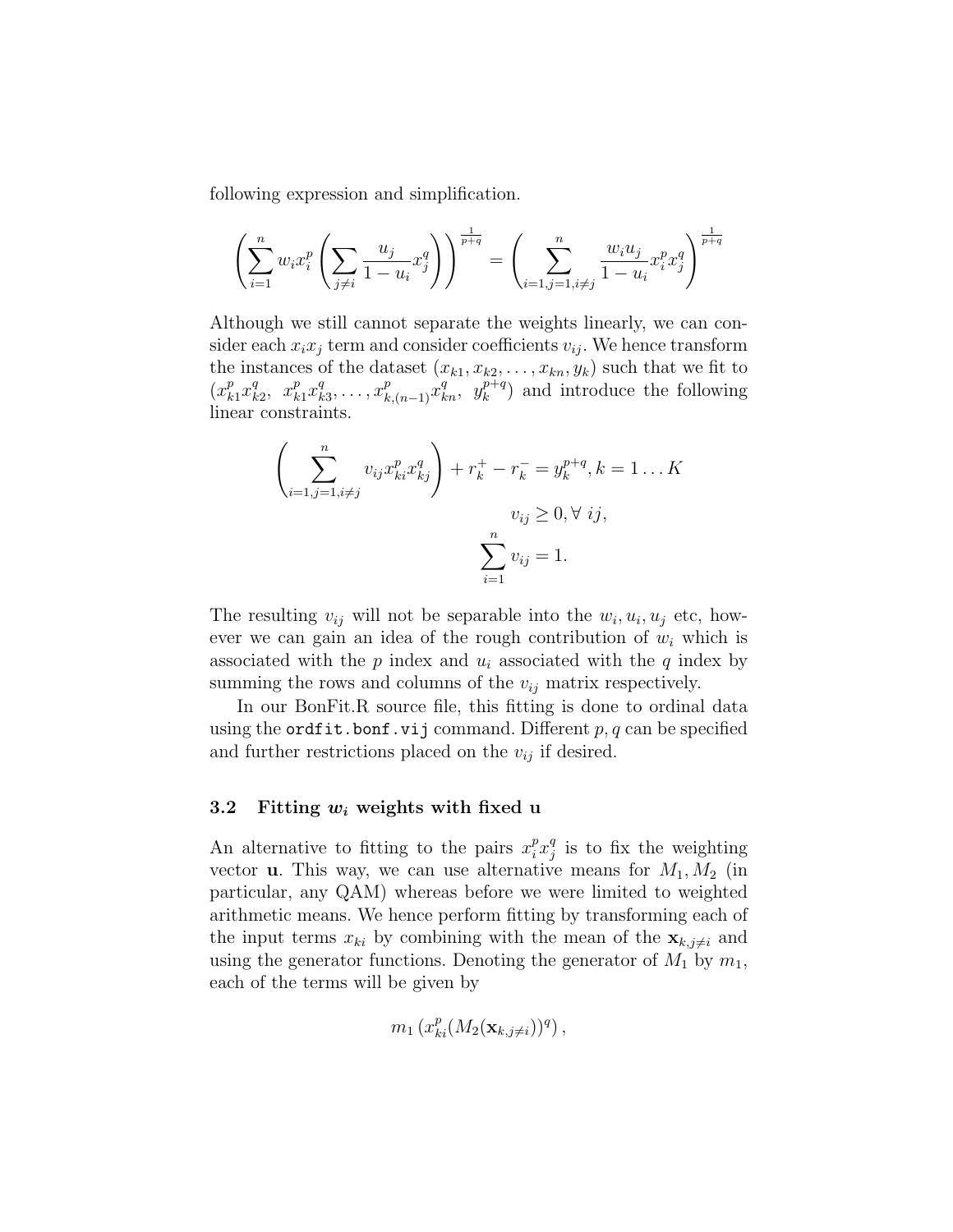where the weighting vector for  $M_2$  is defined separately for each i using each of the  $\mathbf{u}^i$  determined from the supplied vector **u**. In this case, we introduce the following constraints.

$$
\left(\sum_{i=1,j=1,i\neq j}^{n} w_i m_1(x_{ki}^p(M_2(\mathbf{x}_{k,j\neq i}))^q)\right) + r_k^+ - r_k^- = (m_1(y_k))^{p+q},
$$
  
\n $k = 1...K,$   
\n $w_i \ge 0, \qquad \forall i,$   
\n $\sum_{i=1}^{n} w_i = 1.$ 

This fitting is done with BonFit.R using ordfit.bonf.quasi where the generators of both  $M_1, M_2$  can be specified, as well as the weighting vector **u** associated with  $M_2$  and the indices  $p, q$ .

#### 3.3 Enforcing mandatory requirements

In some applications, it may be desirable to define a model with one or two mandatory requirements, but which still fits the data as well as it can. In this case, we can use projections on w. Denoting the generator of  $M_2$  (a weighted quasi-arithmetic mean) by  $m_2$ , this will result in the following expression,

$$
\left(x_i^p m_2^{-1} \left(\sum_{j\neq i} \frac{u_j}{1-u_i} m_2(x_j)\right)^q\right)^{\frac{1}{p+q}}.
$$

As we can see, the  $u_i, u_j$  do not occur as linear cofactors, however since the  $i$ -th variable will always be mandatory, we can transform the dataset such that we only fit the weighting vector  $\mathbf{u}^i$ . We hence will not obtain a weight for the relative importance of  $i$  with respect to the other variables, however this would usually be acceptable as it is not needed in the model to calculate new values. By rearranging the function, we then introduce the following linear constraints into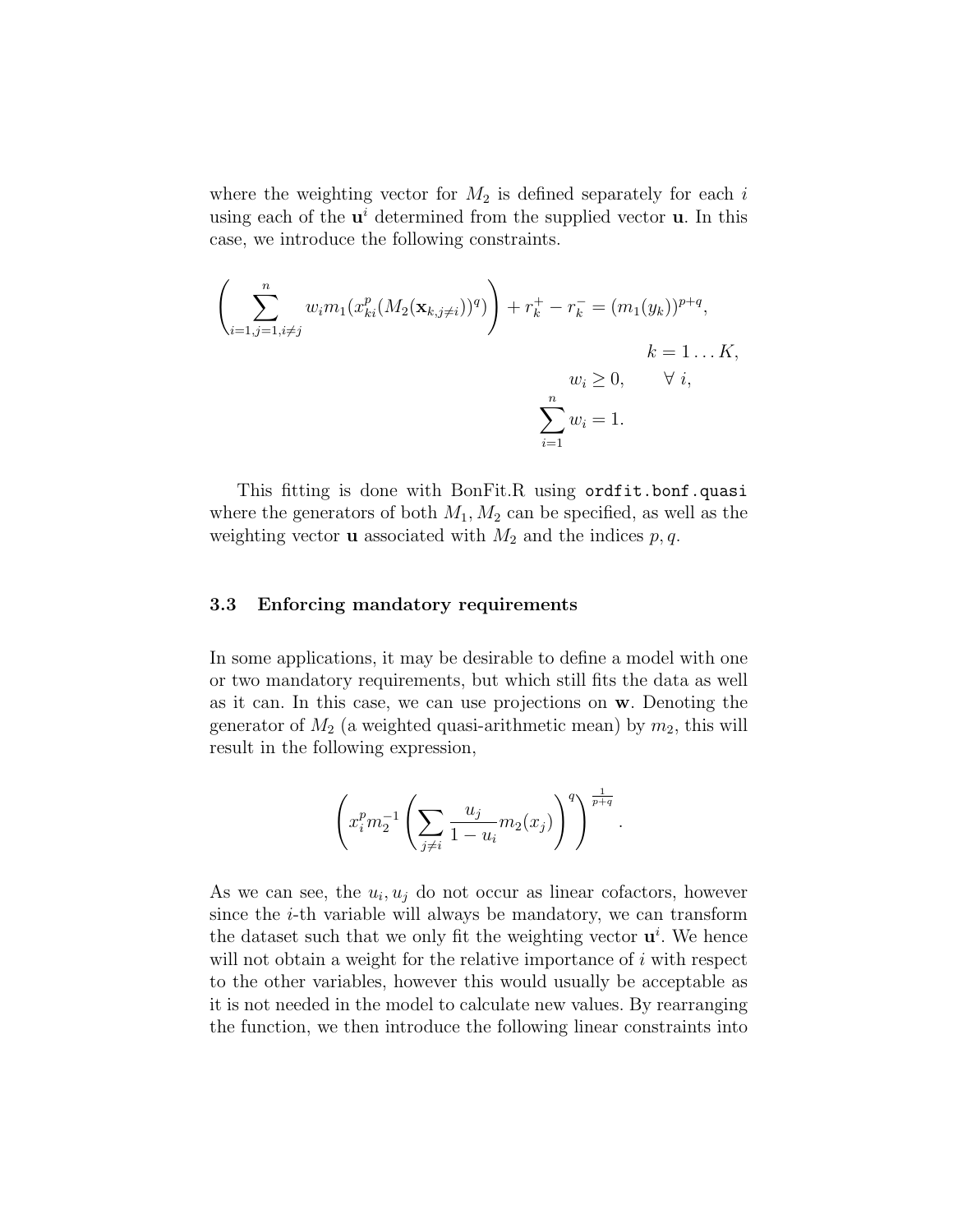the fitting problem.

$$
\left(\sum_{j=1, j\neq i}^{n} u_j m_2(x_{kj})\right) + r_k^+ - r_k^- = m_2 \left(\frac{y_k^{(p+q)/q}}{x_{ki}^{p/q}}\right), \ k = 1...K,
$$
  
 $u_j \ge 0, \forall j,$   

$$
\sum_{j=1, j\neq i}^{n} u_j = 1.
$$

To fit a function this way in BonFit.R, we can use the command ordfit.bonf.proj, where the variable that is to be mandatory is specified, as well as the desired generator for  $M_2$ .

### 4 Modeling the journal rankings dataset

In our previous work [3–5], we have used a dataset synthesized from the Australian journal rankings, which pairs the indices provided by Thomson and Reuters' ISI Web of Knowledge database with the quality ranks allocated by the Australian Research Council (ARC). The motivation for using such a dataset is that the relationship between the indices and the quality rank should be roughly monotone, while there are also likely to exist correlations between the inputs.

Before the rankings were disbanded, we collected the 2011 data for journals in all disciplines with both ARC and ISI data. This gave us a list of over 5000 journals spread across different fields of research (FoR) categories. For comparing the accuracy of the Bonferroni mean, we used 17 FoR categories, each with more than 80 journals and one (1103 Clinical Sciences) with 706 journals. The data first had to be transformed so that each of the indices ranged between  $[0, 1]$  and so that the distribution of the scores was such that idempotency could be obtained. The algorithm from this is also available at the previously mentioned website. We used the algorithms in Bon-Fit.R for the Bonferroni means  $(m_2 = t^3$  for ordfit.bonf.quasi, and  $m_2 = t$ ,  $i = 2$ , for ordfit.bonf.proj i.e. the Impact Factor is made mandatory), AggWaFit.R for the WAM, OWA, power means  $(p = 2, 3)$  and geometric mean, and  $\mathit{fmtools}$  for the Choquet integrals (2-additive and general). Table 1 shows the overall standard and 10-fold cross validation accuracy when fitting to the journals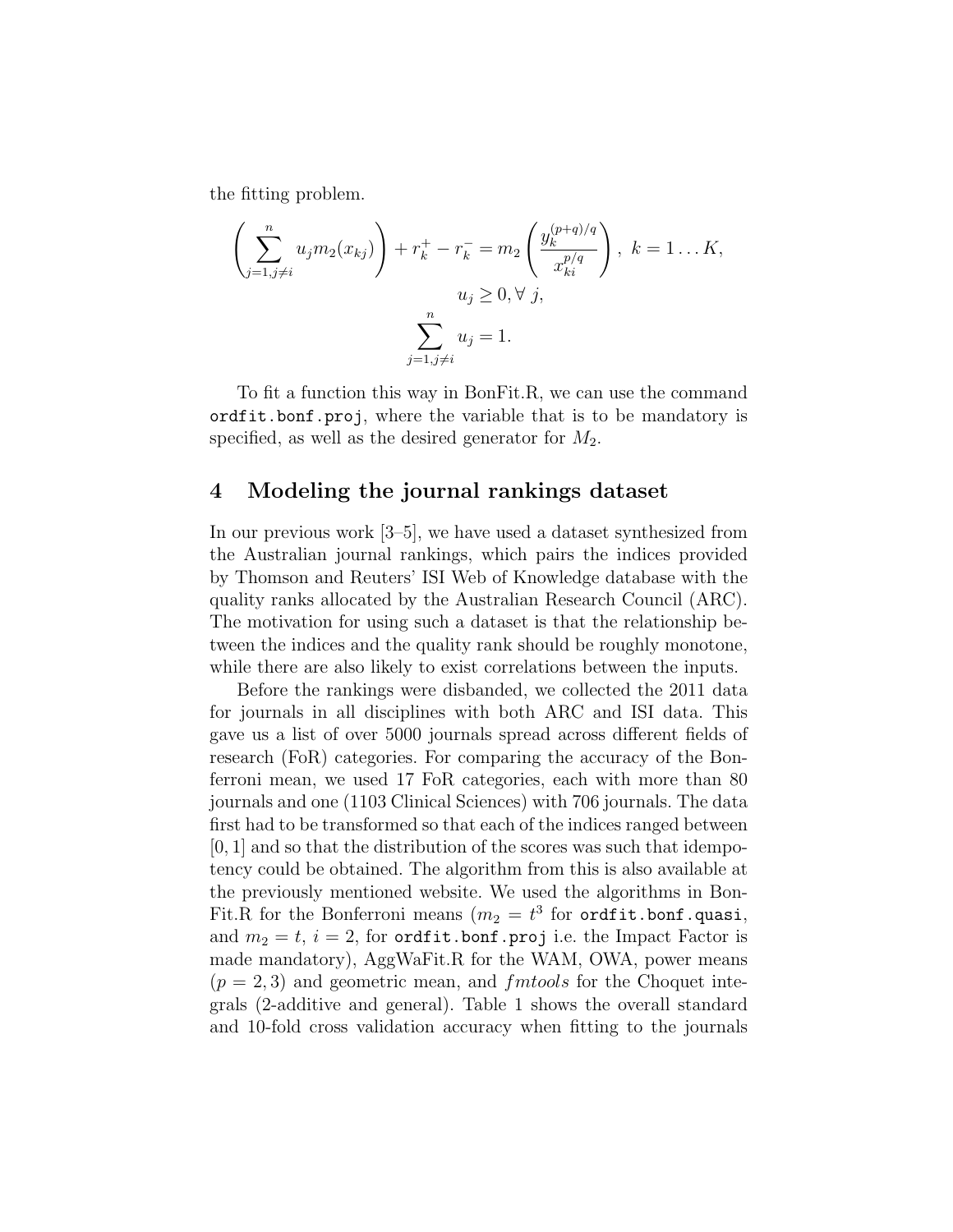Table 1. Overall classification and L1-accuracy for various aggregation functions

|        |                   |                                                                                      |       |                         |                                 | $\left  B.vij \ B.qam \ B.rproj \right  WAM \ OWA \ PM_2 \ PM_3 \ GM \  Ch_{2-add} \ Ch_{gen}$ |               |
|--------|-------------------|--------------------------------------------------------------------------------------|-------|-------------------------|---------------------------------|------------------------------------------------------------------------------------------------|---------------|
| All    |                   |                                                                                      |       |                         |                                 |                                                                                                |               |
| L1     |                   | $\begin{array}{ c c c c c c c c c } \hline 0.124 & 0.123 & 0.150 \hline \end{array}$ | 0.123 |                         | $0.125$ $0.117$ $0.117$ $0.149$ |                                                                                                | $0.113$ 0.106 |
| Acc.   |                   | $\begin{array}{ c c c c c c c c } \hline 0.676 & 0.662 & 0.576 \end{array}$          | 0.661 | $0.642$ $0.672$ $0.673$ | $0.621\,$                       | 0.691                                                                                          | 0.715         |
| 10fold |                   |                                                                                      |       |                         |                                 |                                                                                                |               |
| L1     | $0.132$ $0.126$   | 0.170                                                                                | 0.129 | $0.133$ $0.123$ $0.124$ | 0.216                           | 0.126                                                                                          | 0.126         |
| Acc.   | $ 0.652 \t0.654 $ | 0.440                                                                                | 0.645 | $0.616$ 0.655 0.646     | 0.485                           | 0.649                                                                                          | 0.654         |

data, averaged across the 17 FoR codes. As we can see, the Bonferroni mean performs reasonably well in fitting to each of the datasets. Weighting each pair using  $v_{ij}$  could be interpreted similarly to modeling interaction between pairs as is done with the 2-additive Choquet integral, and it is worth noting that their performance is similar for the 10-fold tests. Enforcing the impact factor as a mandatory requirement in this case did not lead to good accuracy, however this may be necessary in some cases for reflecting the decision maker's preferences.

# 5 Conclusion

We have introduced some methods for fitting the generalized Bonferroni mean to data. To date, such methods have not been investigated for the Bonferroni mean. As well as making these available, we also draw attention to the datasets and R-code at our website, which can be used to further the study of aggregation functions and their use in decision making. We found that the generalized Bonferroni mean offers comparable performance to other means when modeling data. Although it is not possible to develop linear or quadratic programs in general, it is possible to write efficient algorithms for various special cases.

## References

- 1. G. Beliakov. fmtools package, version 1.0, 2007, http://www.deakin.edu.au/∼gleb/aotool.html.
- 2. G. Beliakov. Construction of aggregation functions from data using linear programming. Fuzzy Sets and Systems, 160:65–75, 2009.